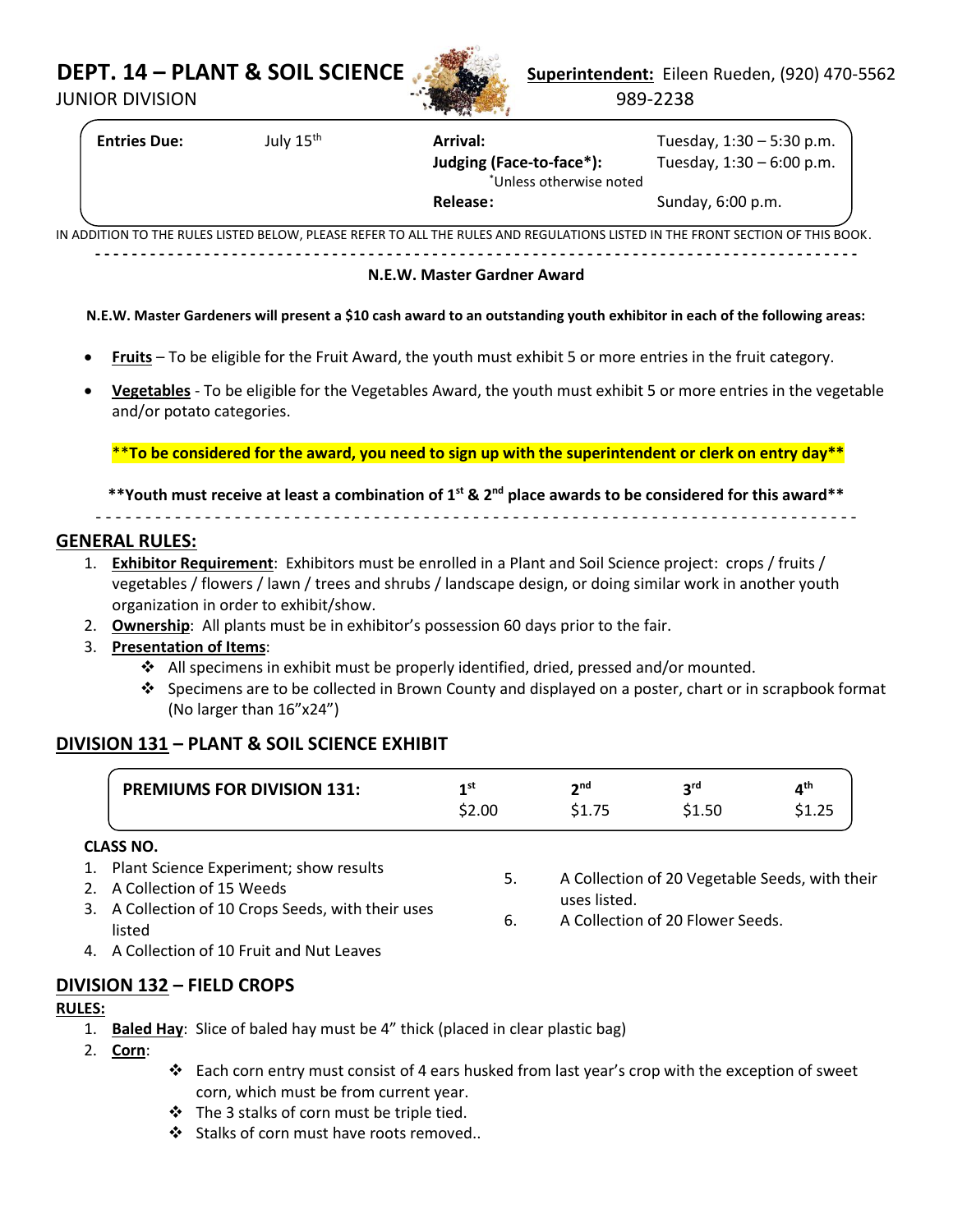- 3. **Crop Year**: All crops must be the result of the current crop season.
- 4. **Labeling**: Variety should be properly named and placed on entry tag
- 5. **Legumes**:
	- ❖ Legume Sheaves must be cured and 5" at the largest diameter
	- ❖ Legumes cured for hay must be tied securely (minimum of 2 ties).
- 6. **Seed/Haylage Display**: Threshed seeds and haylage placed in a one gallon zip-lock clear plastic bag, filled ¾ full, with the variety correctly identified on the bag.
- 7. **Sheaves**:
	- ❖ Grain Sheaves must have leaves stripped and tied (minimum of 2 ties).
	- ❖ Grass Sheaves must be 2" at the upper band. All must be cured and dried to safe moisture level. All must be of current year.
	- ❖ All sheaves must be disease and insect free.
- 8. **Sunflowers:** Sunflowers must have roots removed.
- 9. **Industrial Hemp:** Must be a licensed grower, showing proof of your license, must show documentation of the product and variety. Must show grower information and location where it was grown and any other documentation that shows the product is lawful hemp. Please submit your certification and license to the Exhibit Coordinator by August 1<sup>st</sup> to Brown County Fair Assoc., PO Box 472, DePere, WI 54115. Must supply your own grow lights and water your plants during the fair. The exhibitor must be the child of the licensed grower.

| <b>PREMIUMS FOR DIVISION 132:</b> | 1 ST<br>\$2.00 | າກd<br>\$1.75 | ord<br>\$1.50 | a th<br>ぐィ つに<br>ت∠.⊥د |
|-----------------------------------|----------------|---------------|---------------|------------------------|
|                                   |                |               |               |                        |

# **CLASS NO.**

#### **Corn, Sunflowers, and Industrial Hemp**

- 1. Corn, 3 stalks (tied, roots removed), state variety
- 2. Corn, tallest stalk (roots removed), state variety
- 3. Filed corn, 4 ears, husked
- 4. Indian corn, 4 ears, husks tied back
- 5. Popcorn, 4 ears, husked
- 6. Sweet corn, 4 ears, husked, current year

#### **Hay and Haylage** (in Gallon Zip Lock Bag)

- 12. Haylage
- 13. Oatlage
- 14. 1 slice of hay, 4" thick (in a clear plastic bag)

#### **Threshed Seeds** (in Gallon Zip Lock Bag)

- 15. Alfalfa
- 16. Barley
- 17. Oats
- 18. Red Clover
- 19. Rye
- 20. Shelled corn dried
- **Sheaves** (All measured at upper band, near grain head)
	- 26. Alfalfa, 5" at upper band
	- 27. Alsike clover, 5"
	- 28. Any annual grass sheaf, 2" at upper band
	- 29. Any perennial grass sheaf, 2" at upper band near heads
	- 30. Barley, 2"
	- 31. Oats, 2"

## **DIVISION 133 – VEGETABLES**

#### **RULES:**

- 7. Sunflower, largest head
- 8. Sunflower, tallest stalk (roots removed) –
- 9. Industrial Hemp, potted, one plant, Fiber
- 10. Industrial Hemp, potted, one plant, Oil
- 11. Industrial Hemp, potted one plant, seed

- 21. Shelled corn high moisture
- 22. Soybeans
- 23. Sunflowers
- 24. Winter wheat
- 25. Any other named threshed seed
- 32. Red Clover, 5"
- 33. Rye, 2"
- 34. Soybeans, 5" at upper band
- 35. Sudan grass, 2"
- 36. Timothy, 2"
- 37. Winter wheat, 2" at upper band
- 1. **Age of Item**: All exhibits must be raised in the member's own project garden or family garden during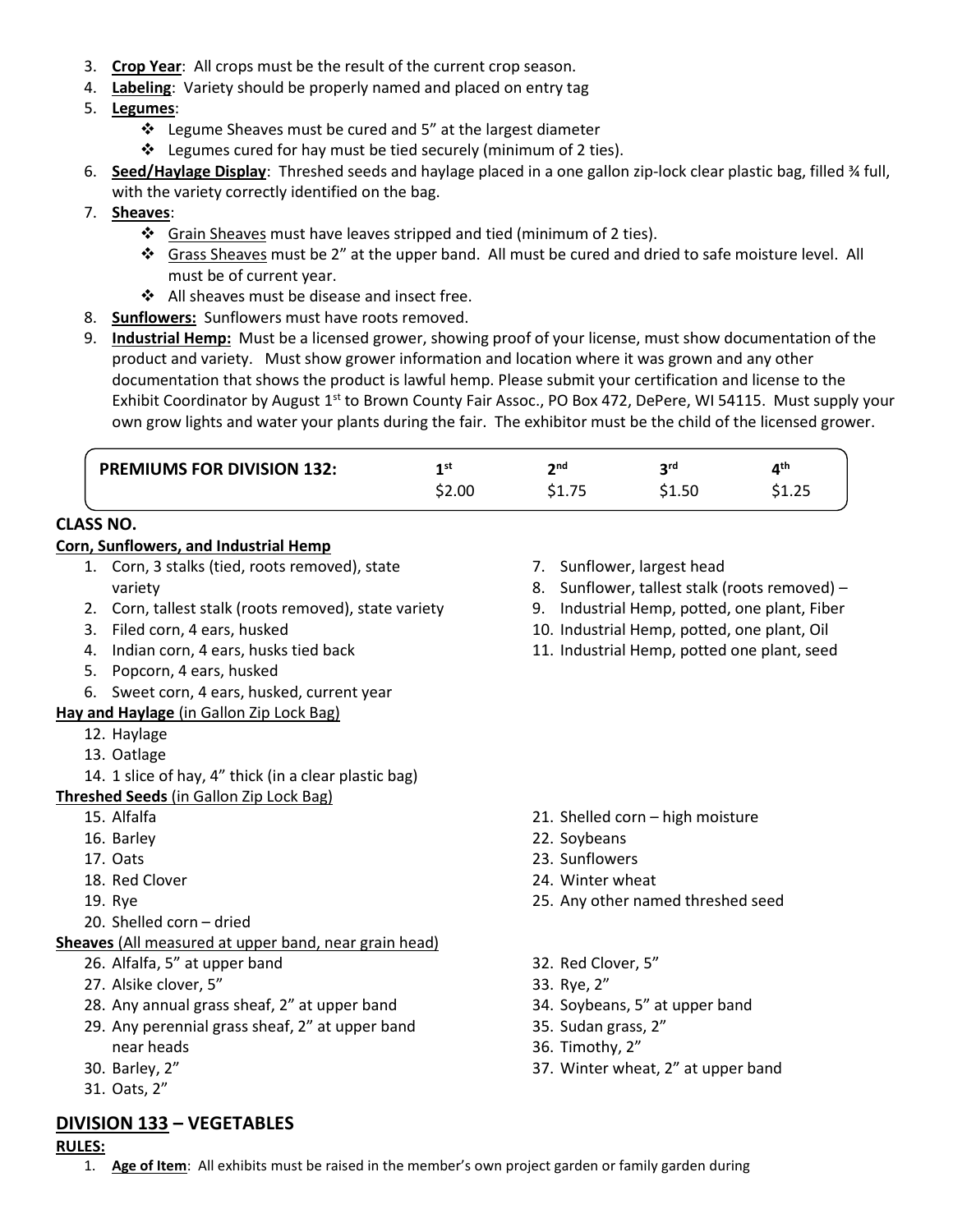the current year.

- 2. **Cabbages**: Cabbages are to have outer leaves left on, but trimmed.
- 3. **Fall/Winter Squash**: Fall and Winter Squash include: Acorn, Hubbard, Butternut, Buttercup and Desmoines varieties.
- 4. **Health Hazard**: No vegetables that are hazardous to human consumption allowed.
- 5. **Onions**: Onions are to be cleaned, but not peeled back.
- 6. **Ownership**: All exhibits must be raised in the member's own project garden or family garden during the current year.
- 7. **Potatoes**: Potatoes are to be cleaned but not washed. Four (4) potatoes are to be exhibited for all lots.
- 8. **Preparation**: All vegetables should be prepared according to Bulletin A3306 *Exhibiting and Judging Vegetables* at:<http://learningstore.uwex.edu/assests/pdfs/a3306.pdf>
- 9. **Summer Squash**: Summer squash includes: Straight Neck, Crook Neck, Caserta, Cocozelle and Patty Pan or Bush Scallop varieties.
- 10. **Variety:** Variety should be listed.

| <b>PREMIUMS FOR DIVISION 133:</b> |                           |                 |                 |             |        |  |  |  |
|-----------------------------------|---------------------------|-----------------|-----------------|-------------|--------|--|--|--|
|                                   |                           | 1 <sup>st</sup> | 2 <sub>nd</sub> | <b>S</b> rq | ⊿th    |  |  |  |
|                                   | <b>CLASS</b> 1-57: \$2.00 |                 | \$1.75          | \$1.50      | \$1.25 |  |  |  |
|                                   | CLASS 58-60: \$3.50       |                 | \$3.00          | \$2.50      | \$2.00 |  |  |  |
|                                   |                           |                 |                 |             |        |  |  |  |

#### **Class No.**

- 1. Beans, any other color, 10 pods
- 2. Beans, green, 10 pods
- 3. Beans, purple, 10 pods
- 4. Beans, yellow, 10 pods
- 5. Beets, pickling, under 2" diameter, 4
- 6. Beets, slicing, over 2" diameter, 4
- 7. Broccoli, 1 head
- 8. Cabbage, green, 1 head
- 9. Cabbage, red, 1 head
- 10. Carrots, with 2" tops left on, 4
- 11. Cauliflower, 1 head
- 12. Celery, 1 bunch (roots removed)
- 13. Corn, 3 sweet bi-color (husked)
- 14. Corn, 3 sweet white (husked)
- 15. Corn, 3 sweet yellow (husked)
- 16. Cucumbers, dill,  $\frac{3}{4}$ " to 1  $\frac{1}{4}$ " diameter, up to 4  $\frac{1}{2}$ " long, 5
- 17. Cucumbers, slicing, 6"-8" long, 3
- 18. Cucumbers, sweet ¾" to 2 ½" long, 5
- 19. Eggplant, 1
- 20. Garlic, 2 bulbs
- 21. Kohlrabi, (trim tops to 1"), 3
- 22. Leek, 3 specimens
- 23. Lettuce, 1 head
- 24. Lettuce, loose leaf type, 2 plants (roots removed)
- 25. Muskmelon, 1
- 26. Onions, red, 4 (not peeled)
- 27. Onions, white, 4 (not peeled)
- 28. Onions, yellow, 4 (not peeled)
- 29. Peas, 10 pods (edible pod)
- 30. Peas, canning, 10 pods
- 31. Peppers, hot, 3 (named)
- 32. Peppers, sweet, 3 (colored)
- 33. Peppers, sweet, 3 (green)
- 34. Potatoes, Kennebec , 4
- 35. Potatoes, Norgold (russet), 4
- 36. Potatoes, Norland, 4
- 37. Potatoes, Red Pontiac, 4
- 38. Potatoes, Russet Burbank, 4
- 39. Potatoes, Superior, 4
- 40. Potatoes, Yukon Gold, 4
- 41. Potatoes, fingerling, any other variety (correctly Identified), 4
- 42. Potatoes, any other variety, (specify name), 4
- 43. Pumpkin, 1
- 44. Radish, (with 1" tops left on), 4
- 45. Rhubarb, 3 stalks (with bottom shoots retained)
- 46. Rutabaga, 1
- 47. Squash, any summer variety, NOT Zucchini, 1
- 48. Squash, Zucchini, green or yellow, 1
- 49. Squash, Winter, 1
- 50. Swiss chard, 6 leaf stalks (roots removed)
- 51. Tomato, small variety, any color, 7
- 52. Tomato, green, (mature for frying), 4
- 53. Tomato, red, 4
- 54. Tomato, any other color, 4
- 55. Turnips, (1" tops left on), 4
- 56. Watermelon, 1
- 57. Zucchini, Novelty, dressed, 1
- 58. Vegetable, any other not listed above, 2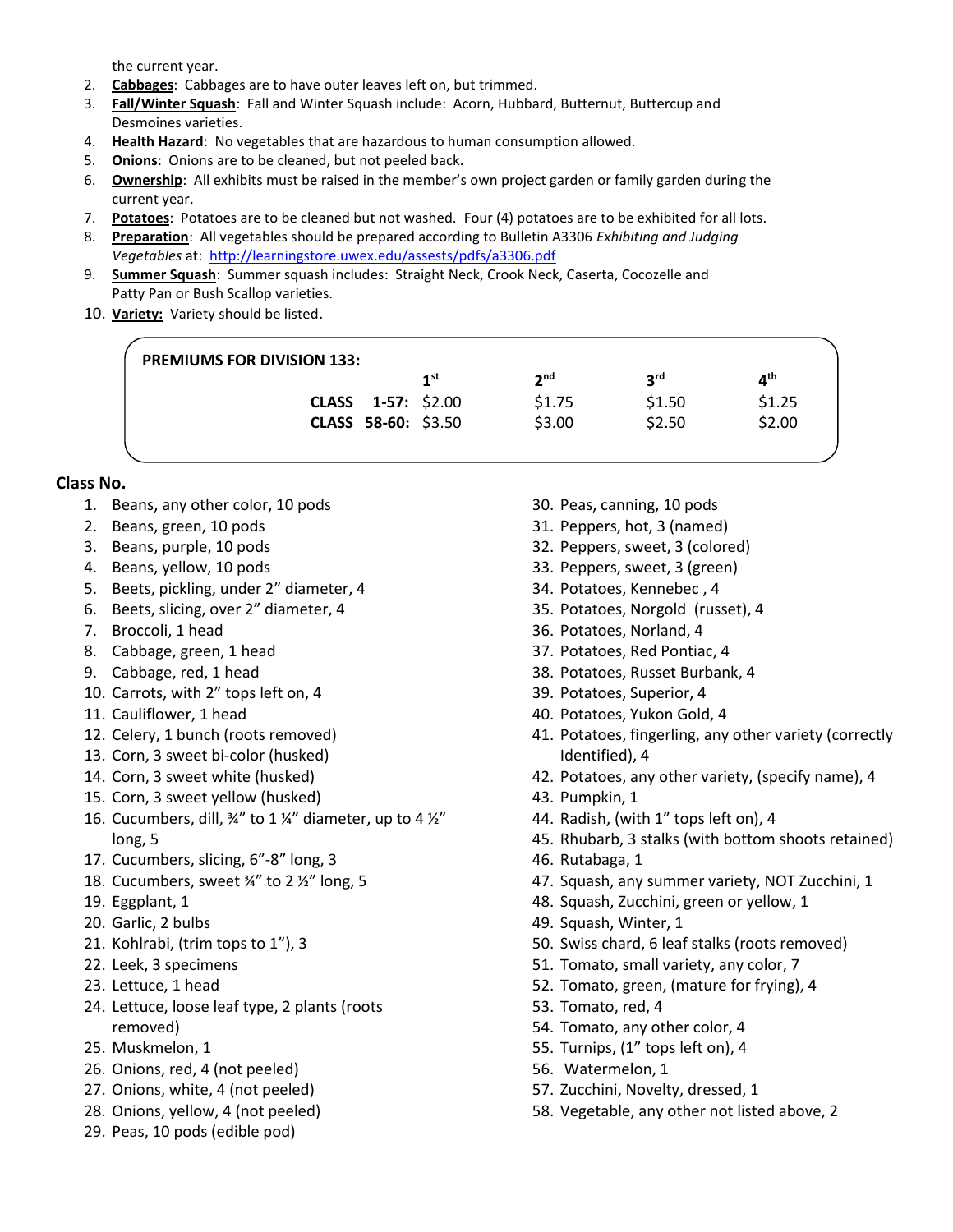- 59. 6 different types of vegetables (from Class #s. 1-58, and comprised of choices that meet those lot requirements) displayed without props. Entry will be judged on quality and arrangement of specimens.
- 60. Container Garden with 4 different vegetables.
- 61. Container Theme Garden (Ex. salsa vegetables, pizza vegetables, etc…)

## **DIVISION 134 – HERBS**

| <b>PREMIUMS FOR DIVISION 134:</b> |                 |             |            |                 |
|-----------------------------------|-----------------|-------------|------------|-----------------|
|                                   | 1 <sup>st</sup> | <b>o</b> nd | <b>2rd</b> | ⊿ <sup>th</sup> |
| <b>CLASS</b>                      | $1-8: $2.00$    | \$1.75      | \$1.50     | \$1.25          |
| <b>CLASS</b>                      | $9:$ \$3.50     | \$3.00      | \$2.50     | \$2.00          |

**7.** Rosemary, 6 stems in water

identified

herbs.

**8.** Any other herb, 6 stems in water (correctly

**9.** Container Garden with 4 or more different

#### **CLASS NO.**

- **1.** Basil, 6 stems in water
- **2.** Chives, 6 stems in water
- **3.** Cilantro, 6 stems in water
- **4.** Dill, 3 heads tied together (root removed)
- **5.** Mint, 6 stems in water
- **6.** Parsley, 6 stems in water

## **DIVISION 135 – FRUIT & NUTS**

|                  | <b>PREMIUMS FOR DIVISION 135:</b>            | 1 <sup>st</sup> | 2 <sub>nd</sub>        | 3 <sup>rd</sup>                                 | 4 <sup>th</sup>                             |
|------------------|----------------------------------------------|-----------------|------------------------|-------------------------------------------------|---------------------------------------------|
|                  |                                              | \$2.00          | \$1.75                 | \$1.50                                          | \$1.25                                      |
| <b>CLASS NO.</b> |                                              |                 |                        |                                                 |                                             |
|                  | <b>Apples, 3 specimens</b>                   |                 |                        |                                                 |                                             |
|                  | 1. Connell Red                               |                 | 8. Liberty             |                                                 |                                             |
|                  | 2. Cortland                                  |                 | 9. Lodi                |                                                 |                                             |
|                  | 3. Empire                                    |                 | 10. McIntosh           |                                                 |                                             |
|                  | 4. Fireside                                  |                 | 11. Paula red          |                                                 |                                             |
| 5.               | Haralson                                     |                 | 12. Viking             |                                                 |                                             |
|                  | 6. Idared                                    |                 | 13. Wealthy            |                                                 |                                             |
|                  | 7. Jonathan                                  |                 |                        | 14. Any other properly named variety            |                                             |
|                  | <b>Crab Apples, 5 specimens</b>              |                 |                        |                                                 |                                             |
|                  | 15. Dolgo                                    |                 |                        | 17. Any other variety, properly named           |                                             |
|                  | 16. Whitney                                  |                 |                        |                                                 |                                             |
|                  | Pears, 3 specimens                           |                 |                        |                                                 |                                             |
|                  | 18. Asian Pears                              |                 |                        | 20. Any other Variety, properly named           |                                             |
|                  | 19. Bartlett                                 |                 |                        |                                                 |                                             |
|                  | <b>Plums, 3 specimens</b>                    |                 |                        |                                                 |                                             |
|                  | 21. Any blue variety, properly named         |                 |                        | 23. Any yellow variety, properly named          |                                             |
|                  | 22. Any red variety, properly named          |                 |                        |                                                 |                                             |
|                  | <b>Peaches, Apricots and Grapes</b>          |                 |                        |                                                 |                                             |
|                  | 24. Apricots, any variety named, 3 specimens |                 |                        |                                                 | 26. Peaches, any variety named, 3 specimens |
|                  | 25. Grapes, any variety named, 1 bunch       |                 |                        |                                                 |                                             |
|                  | <b>Small Fruits</b>                          |                 |                        |                                                 |                                             |
|                  | 27. Blueberries, 1/2 pint                    |                 |                        | <b>30.</b> Strawberries, ever bearing, 1/2 pint |                                             |
|                  | 28. Ground cherries, 10 husked               |                 | 31. Currents, 1/2 pint |                                                 |                                             |
|                  | 29. Raspberries, 1/2 pint                    |                 |                        | 32. Gooseberries, 1/2 pint                      |                                             |
|                  | <b>Nuts, 5 specimens</b>                     |                 |                        |                                                 |                                             |
|                  | 33. Hickory nuts                             |                 | 35. Butternuts         |                                                 |                                             |
|                  | 34. Walnuts                                  |                 |                        | 36. Any other variety, properly identified      |                                             |
|                  |                                              |                 |                        |                                                 |                                             |